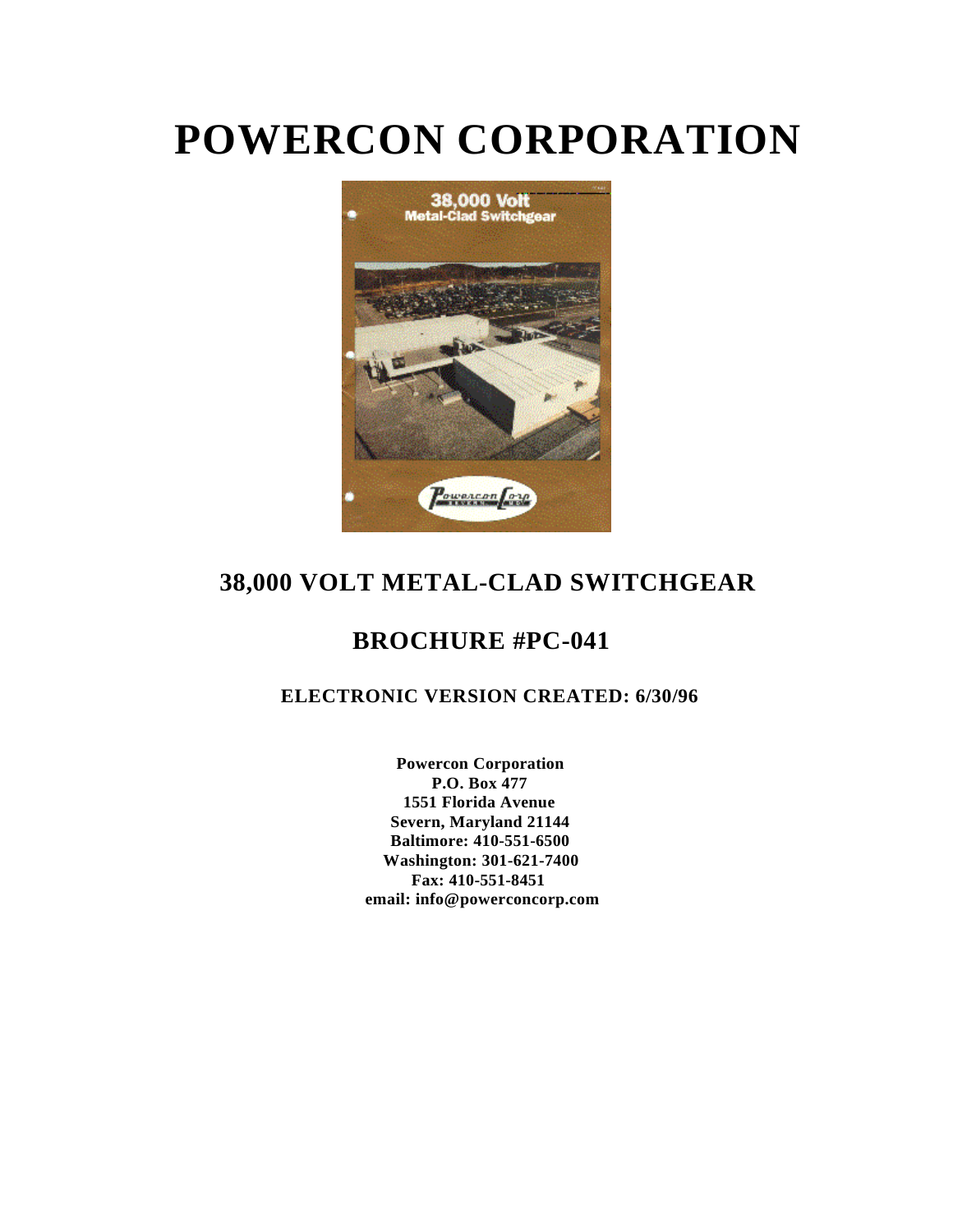## Metal-Clad Switchgear

This bulletin describes Metal-Clad Switchgear one of Powercon's switchgear product lines.

This advanced switchgear line is completely factory built, wired and assembled. Each cubicle may contain the circuit breaker, bus bars, primary and secondary disconnecting devices, instrument transformers, instruments and relays, secondary wiring and other necessary components. The switchgear is designed so that additional circuit breaker or auxiliary cubicles may be added in the future.

#### **The Circuit Breaker:**

- Vacuum interrupters with stored energy operating mechanism
- Primary disconnecting device
- Secondary disconnecting devices
- Auxiliary switches
- Ground contacts
- Control wiring
- Interlocks

In addition to the standard equipment described, custom engineered switchgear is offered to meet individual purchaser needs.

With a highly skilled professional engineering manufacturing team, an organizational entity has been developed to provide the material and services our

customers require. The engineering staff application product design - development manufacturing - has achieved the extensive system experience and knowledge required in the application, manufacture, delivery, and service of Power Systems Switchgear.

This product is the result of seasoned technical efforts combined with the well versed, skilled, competent, veteran work force exerting their combined efforts to provide the best in service and equipment.

Our membership in NEMA, ANSI and IEEE keeps us up to date on the ever changing standards so that we meet today's exacting demands.

From the guidance of highly qualified engineering management focusing its attention on sound imaginative technical practices, has come the creative achievements and flexibility that has given Powercon a worldwide reputation for top quality **switchgearand service.** 

The proven performance of Metal-Clad Switchgear with vacuum circuit breakers is attested to by the great numbers of equipments that have seen service.

Technical data such as dimensions, weights, shipping and miscellaneous information is available upon request from Powercon's sales department.

Powercon reserves the right to make such changes finds necessary.

| <b>American National Standards Institute (ANSI)</b> |                                        | <b>National Electrical Manufacturers Association (NEMA)</b> |                                    |  |  |  |
|-----------------------------------------------------|----------------------------------------|-------------------------------------------------------------|------------------------------------|--|--|--|
| <b>70 East 40th Street</b>                          |                                        | 2101 L Street N.W., Suite 300                               |                                    |  |  |  |
| New York, New York 10017                            |                                        | Washington, D.C. 20037                                      |                                    |  |  |  |
| Standard No                                         | Description                            | Standard No.                                                | Description                        |  |  |  |
| C <sub>37.04</sub>                                  | CA High-Voltage Circuit Breaker Rating | $SG-2$                                                      | <b>High Voltage Fuses</b>          |  |  |  |
|                                                     | Structure                              |                                                             |                                    |  |  |  |
| C <sub>37.06</sub>                                  | Preferred Ratings of AC                |                                                             |                                    |  |  |  |
|                                                     | <b>High-Voltage Circuit Breakers</b>   |                                                             |                                    |  |  |  |
| C <sub>37.09</sub>                                  | Test Procedures for AC High-           | $SG-4$                                                      | <b>Power Circuit Breakers</b>      |  |  |  |
|                                                     | <b>Voltage Circuit Breakers</b>        |                                                             |                                    |  |  |  |
| C <sub>37.010</sub>                                 | Application Guide for AC               |                                                             |                                    |  |  |  |
|                                                     | <b>High-Voltage Circuit Breakers</b>   |                                                             |                                    |  |  |  |
| C37.11                                              | AC High-Voltage Circuit                | $SG-5$                                                      | <b>Power Switchgear Assemblies</b> |  |  |  |
|                                                     | <b>Breakers Control Requirements</b>   |                                                             |                                    |  |  |  |
| C37.20.2                                            | Switchgear Assemblies and              |                                                             |                                    |  |  |  |
|                                                     | <b>Metal-Enclosed Bus</b>              |                                                             |                                    |  |  |  |
| C <sub>37.100</sub>                                 | Definitions of Power Switchgear        |                                                             |                                    |  |  |  |

#### (For Guide Specifications - See Publication PC-029) **Table 1 - Applicable Industry Standards**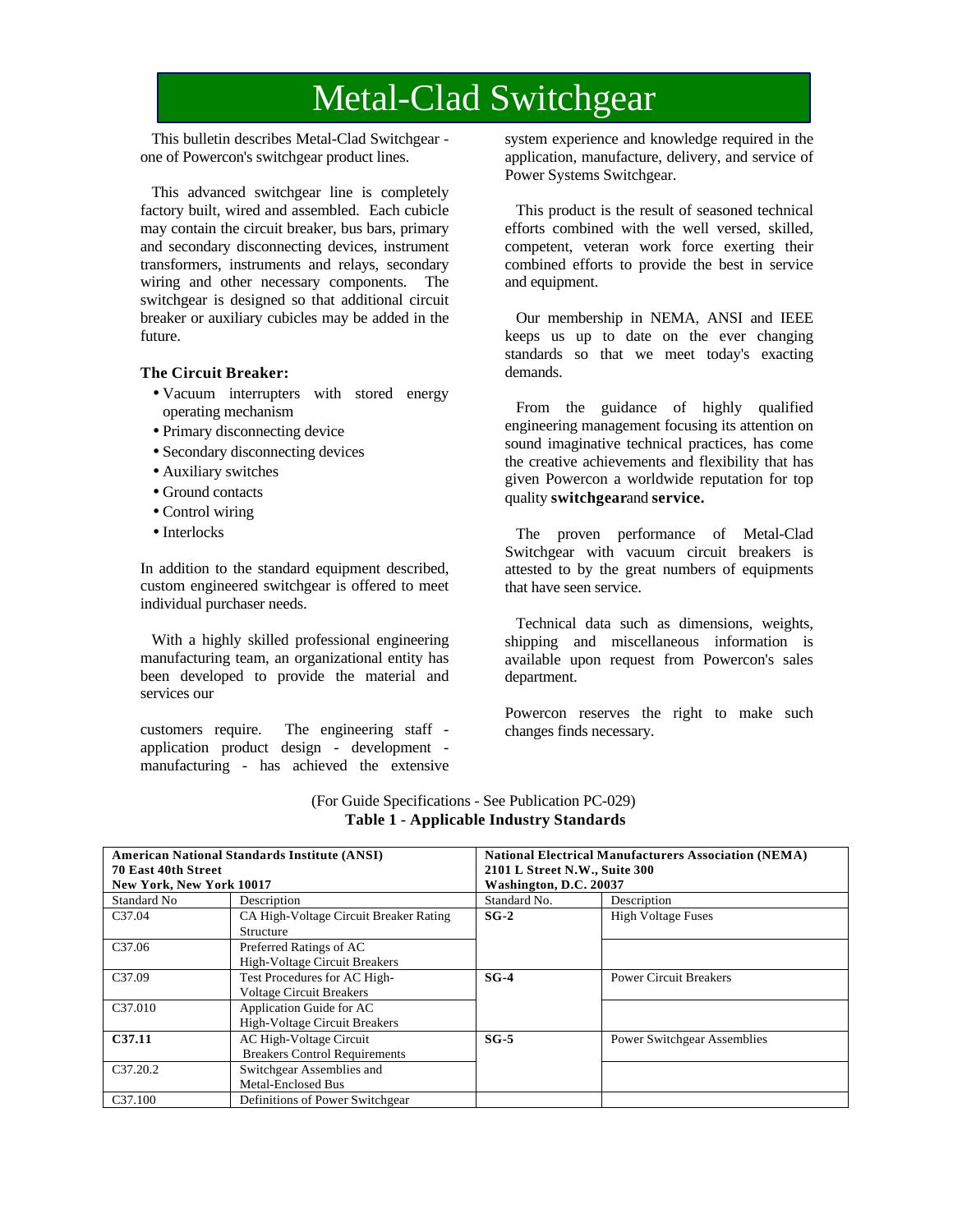# Metal-Clad Switchgear



**Single Circuit Outdoor with Utility Metering**

| Identification             | <b>Rated Values</b>          |                                     |                                        |          |                |                                           |                 |                             | Rated Required Capabilities |                                                      |                                 |                                                         |
|----------------------------|------------------------------|-------------------------------------|----------------------------------------|----------|----------------|-------------------------------------------|-----------------|-----------------------------|-----------------------------|------------------------------------------------------|---------------------------------|---------------------------------------------------------|
|                            | Voltage                      |                                     | Insulation Level                       |          | Current        |                                           |                 | Current Values              |                             |                                                      |                                 |                                                         |
|                            | Rated.<br>Maximum<br>Voltage | Rated<br>Voltage<br>Range<br>Factor | Rated Withstand<br><b>Test Voltage</b> |          | Rated<br>Cont. | Rated<br><b>Short</b>                     | Rated<br>Inter- | Rated<br>Permis-            | Rated<br>Max.               | Max.<br>Sym<br>Inter-                                | 3-Sec.<br>Short<br>Time         | Closing<br>and                                          |
|                            |                              |                                     |                                        |          | Current        | Circuit<br>Current<br>(at rated<br>Max kV | rupting<br>Time | sible.<br>Tripping<br>delay | Voltage<br>Divided<br>by X  | rupting<br>Capacity                                  | Current<br>Carrying<br>Capacity | Latching<br>Capacity<br>2.7K<br>Times<br>Rated<br>Short |
|                            | ε                            |                                     | Low Fre-<br>quency                     | Impulse  |                | ı                                         | ٧               |                             | $E_{/K}$                    | <b>K Times Rated</b><br>Short Circuit<br>Current, KI |                                 | Circuit<br>Current                                      |
| Circuit<br>Breaker<br>Type | kV mns                       | к                                   | kV rms                                 | kV crest | Amps           | ka mns                                    | Cycles          | Sec.                        | kV.<br>rms                  | kA rms                                               | ka ms                           | ka crest                                                |
| 38 PC                      | 38                           | 1.65                                | 60                                     | 150      | 1200<br>2000   | 21                                        | 5               | $\overline{2}$              | 23.0                        | 35                                                   | 35                              | 95                                                      |

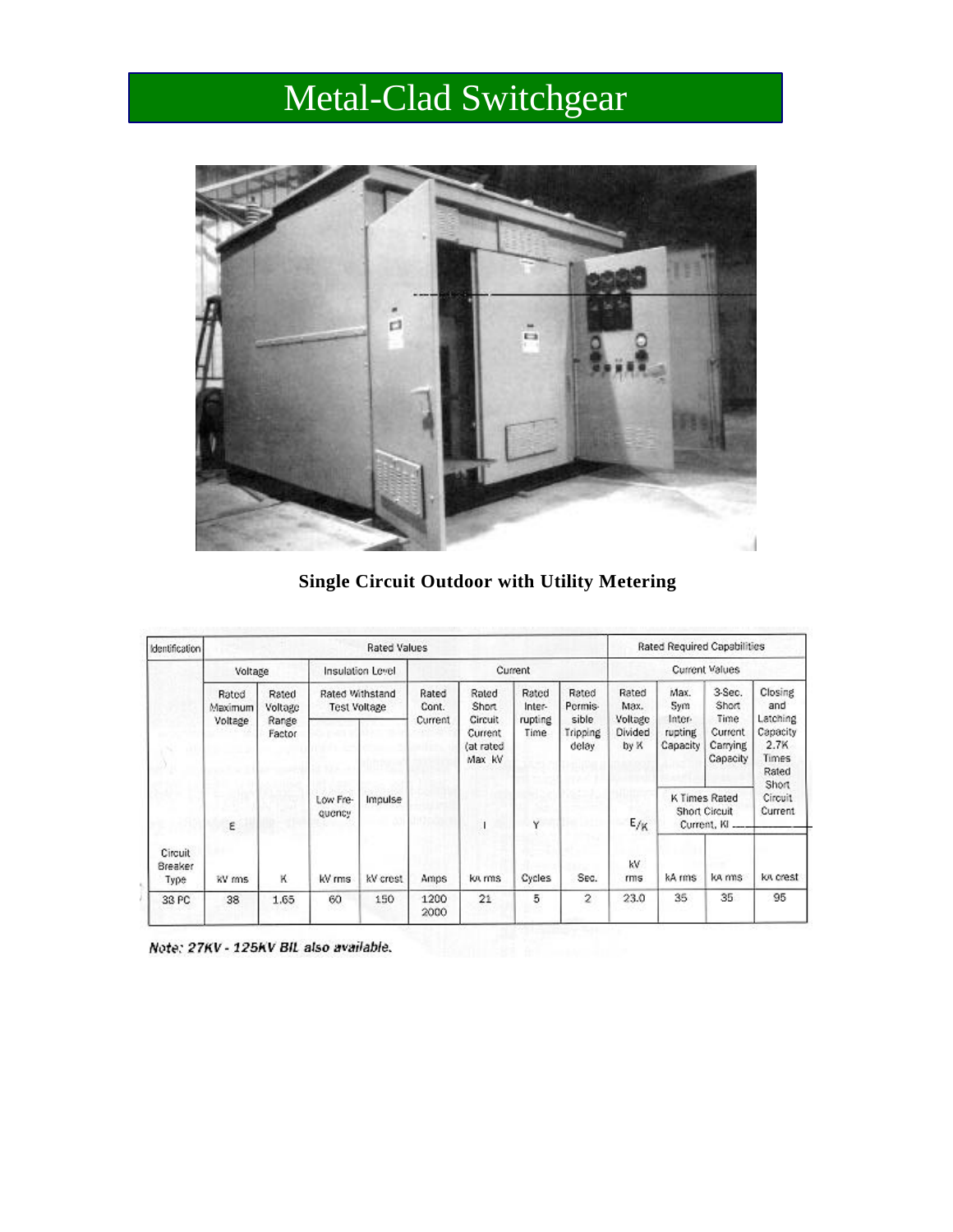# **QUALITY FEATURES MAKE OWERCON O'UD The Leader In Value** *Second To None!*

Powercon Switchgear, the leader in value, is designed and manufactured to:

*Maximize* **Safety - Quality - Reliability** which in turn *Minimizes* exposure to **Product Liability.**

In order to minimize such exposure Powercon provides:

· **A Documented Quality Assurance Program.** Product Liability - Quality Assurance - *without* one you have the other. Powercon's in depth application of the basic elements of **Product Quality** *-* Performance - Features *Conformance - Reliability - Durability - Serviceability all* meld together for excellence in Quality Assurance.

· **Design & Conformance Testing** in accordance with industry standards ANSI/IEEE C37.20.2. Only by successfully performing these *rigorous tests* on prototype equipment can a manufacturer be assured that the metal enclosed equipment will produce a switchgear assembly that will produce a switchgear assembly that would function safely and satisfactorily. Powercon has available test data

ring its proper role in maintenance but providing preventive and predictive activities. In addition, of course, **reliability** is designed by specifying the best available materials, manufacturing, and design using only highly experienced personnel with strict quality control, tested in accredited laboratories. Continued customer usage has proven acceptance to the product.

In order to assure the greatest possible **reliability** in the product, the product receives a continuous inspection during manufacture,

demonstrating that its manufactured equipment has passed these tests

· **Experience.** Powercon's experience gained in over 30 years of supplying Power Distribution Switchgear for critical facilities such as computers, hospitals, airports, autos, aluminum, copper, steel, pharmaceutical, etc. and a host of other industries has resulted in a product that is superior to the existing standards and provides an unequaled cushion of protection, The Powercon Corporation manufactures switchgear that exceeds the norm for world class equipment.

#### **Safety - Quality - Reliability**

**Product Liability** factors now place greater emphasis on **Quality - Reliability - & Safety** which are primary concerns in switchgear. First, because **quality** represents the best long term value to customers. Second, because power continuity is a basic requirement in an industry which requires the highest of **reliability** of equipment and, Thirdly, because a high degree of **safety** is necessary when operating the switchgear.

**Reliability** is designed into the equipment by not only considering thorough testing and thorough checking by Quality Assurance Supervision.

An increase in safety has demanded that this switchgear be installed, operated, maintained, handled, etc. by **Qualified Personnel.**

Detailed instruction books that are provided refer to **safety** standards and practices along with instructional details, all contribute to increased **safety - quality - reliability.**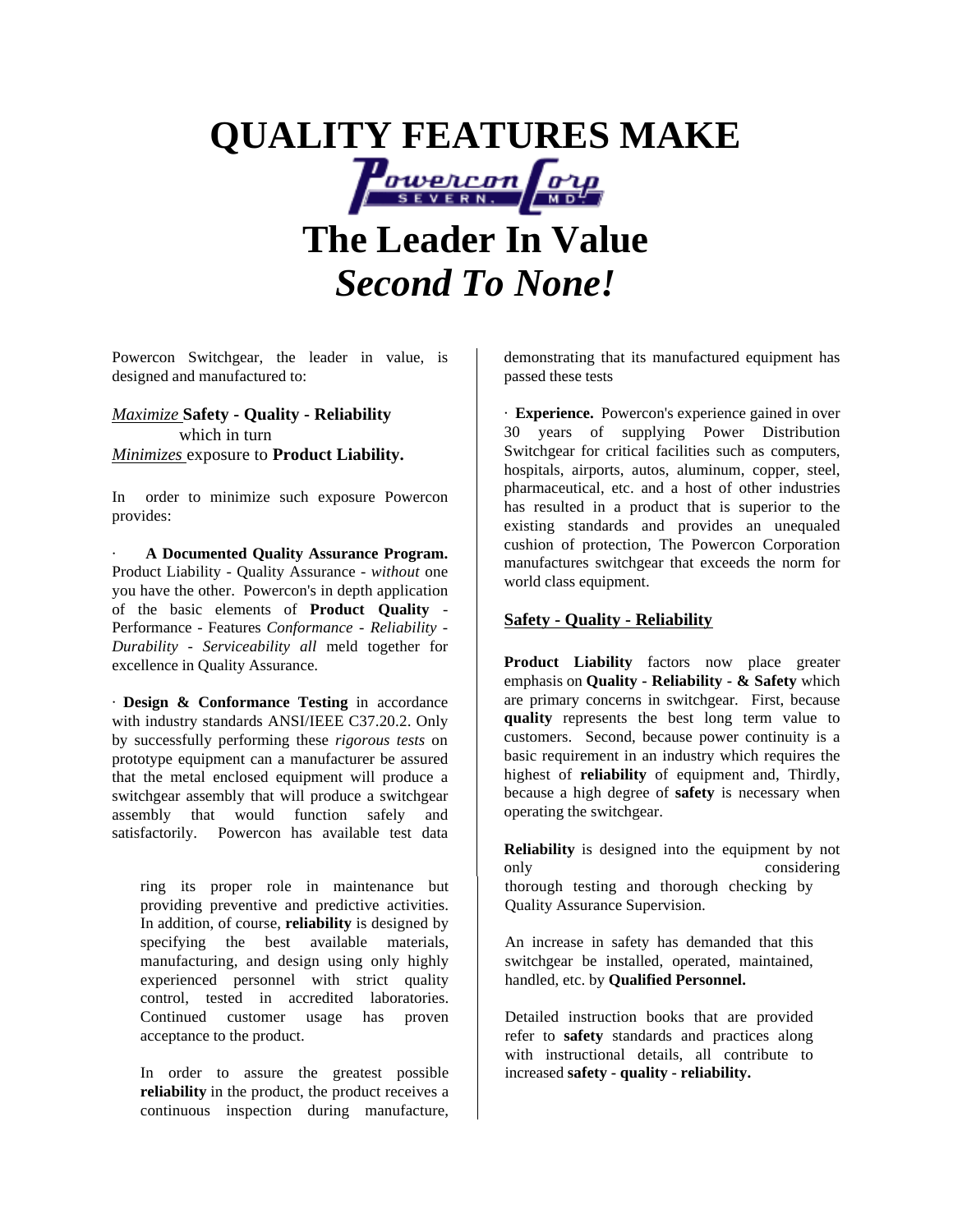## **Metal-Clad Switchgear Horizontal Drawout with A Super Structure:**

Powercon's design provides a ruggedness and greater structural strength which is in a class by itself. The jig welded members form an assembly to provide a plumb and square switchgear unit. This assures interchangeability of units and results in a minimum of installation time.



**38kV vacuum breaker shown in the connected position within an outdoor Metal-Clad unit (48" wide unit) 38kV, 150KV BIL,1200A or 2000A**

- 1. Relays and controls
- 2. Circuit breaker
- 3. 3-point door catches
- 4. Secondary connection handle
- **5.** Channel base



#### **Front view circuit breaker cell**

- 1. Sliding metal shutters (grounded)
- 2. Space heater
- 3. Stationary secondary contact block
- 4. Rack-in nut
- 5. Ground bus
- 6. interlock rail
- 7. Stationary Position Switch
- **8.** Shutter Mechanism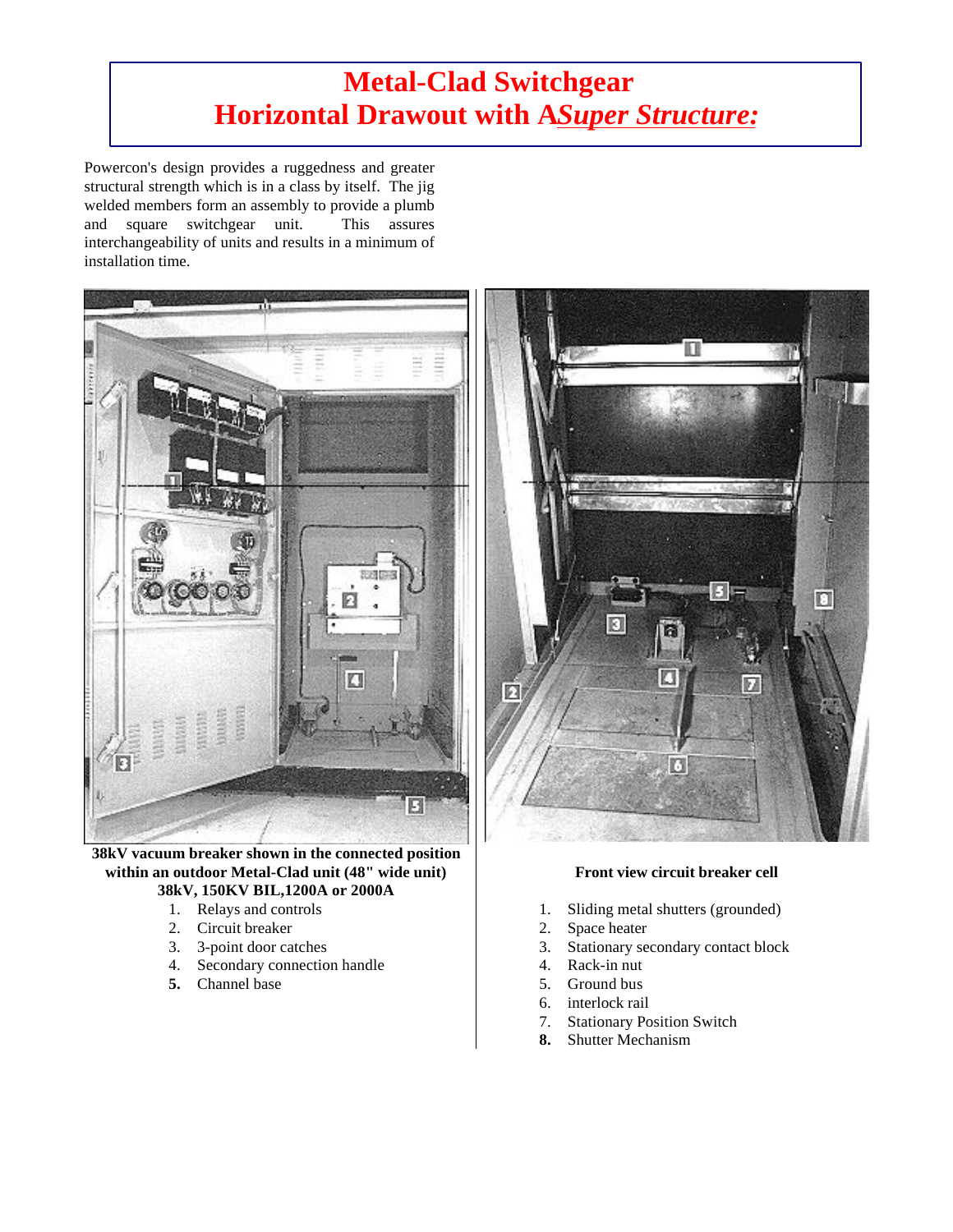## **Metal-Clad Switchgear Horizontal Drawout with A Super Structure:**



#### **38kV circuit breaker removed from cell**

- 1. Mechanism manual charging port
- 2. Breaker stored energy mechanism shield
- 3. Manual close and trip buttons
- 4. Hand grip bar
- 5. Secondary connection handle (for use in test position)
- 6. Racking port
- 7. Foot pedal mechanical interlock
- 8. Track guide pin
- 9. Front swivel casters
- 10. Shutter activating roller (typical both sides)



#### **Rear view of 38kV vacuum breaker**

- **1.** Phase barriers
- **2.** Primary studs and finger cluster
- 3. Vacuum interrupter unit
- 4. Primary studs and finger cluster
- 5. Rear wheel housing (typical)
- 6. TOC switch actuator plate
- **7.** Horizontal racking screw
- **8.** 15OKV BIL porcelain insulators
- 9. point secondary contact (sliding) 48 point (optional)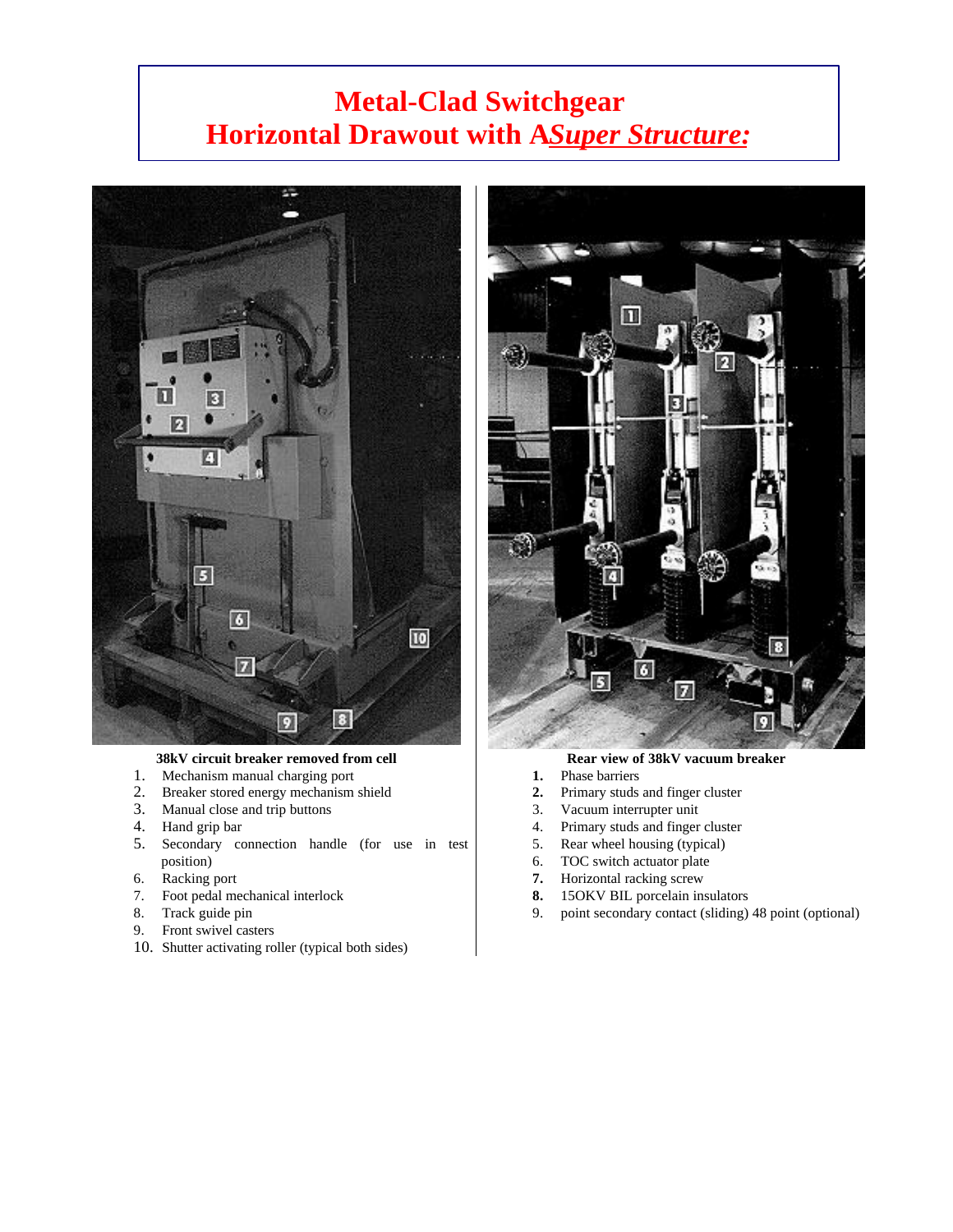## **Metal-Clad Switchgear Horizontal Drawout with A** *Super Structure***:**

#### **See Guide Specification Publication PC 029**

### It Consists Of:

- Framework of welded steel
- Sheet steel enclosure, including a hinged front door, which may be used as an instrument panel
- Compartment and inter-unit barriers
- Three-phase insulated bus and connections
- Porcelain bus supports
- Stationary primary disconnecting devices
- Stationary secondary disconnecting devices
- Circuit breaker racking-in device

The breaker, bus, potential transformers, current transformers and cables all have their own compartments. And, each function is isolated by rugged partitions.

Powercon metal-clad provides the value of a superior insulation system at vital points, and greater structural strength from a rugged all-welded steel frame.

- Circuit breaker interlocking device
	- Instruments and relays
- Control wiring
- Terminal blocks
- Instrument transformers
- Provision for connecting main cable
- Guide rail on floor of structure
- Wiring channels
- Control cut-outs

Relays and instrumentation are mounted on the front of the unit door so that the breaker can be removed or inserted without damaging a relay.

Guide rails are provided so that the breaker will roll into proper position in the cubicle. The mechanism assures perfect alignment when the breaker is racked into its operating position.

### *Porcelain - The Ultimate in Insulation*



Enclosure Section View - 38kV Stationary Structure **Enclosure Section View - 38kV Stationary Structure**

#### **World Wide Service...**

#### **Powercon Field Service Engineering**

Powercon's 24-hours-a-day field service is provided through factory Field Service Engineers. Our Field Service Engineers are highly skilled SWITCHGEAR experts extremely proficient in providing the highest quality service for switchgear and its components.

#### *Powercon is prepared to provide you with:*

- Emergency repair
- Repair and maintenance services for existing or obsolete equipment
- Installation supervision of new equipment
- Advice and instruction of preventive maintenance procedures
- Coordination Check of new equipment
- In warranty service
- Other required installation and engineering services.

Powercon Service Engineering is based at the manufacturing facility in Severn, Maryland, only 6 miles from the Baltimore-Washington International Airport.

Our Service Engineering group is in close liaison with other Powercon engineers who create the application, and the mechanical and electrical design of each switchgear equipment. Powercon also maintains detailed records of every part and component manufactured and/or purchased for each project. They have immediate access to the purchasing staff for suppliers service.